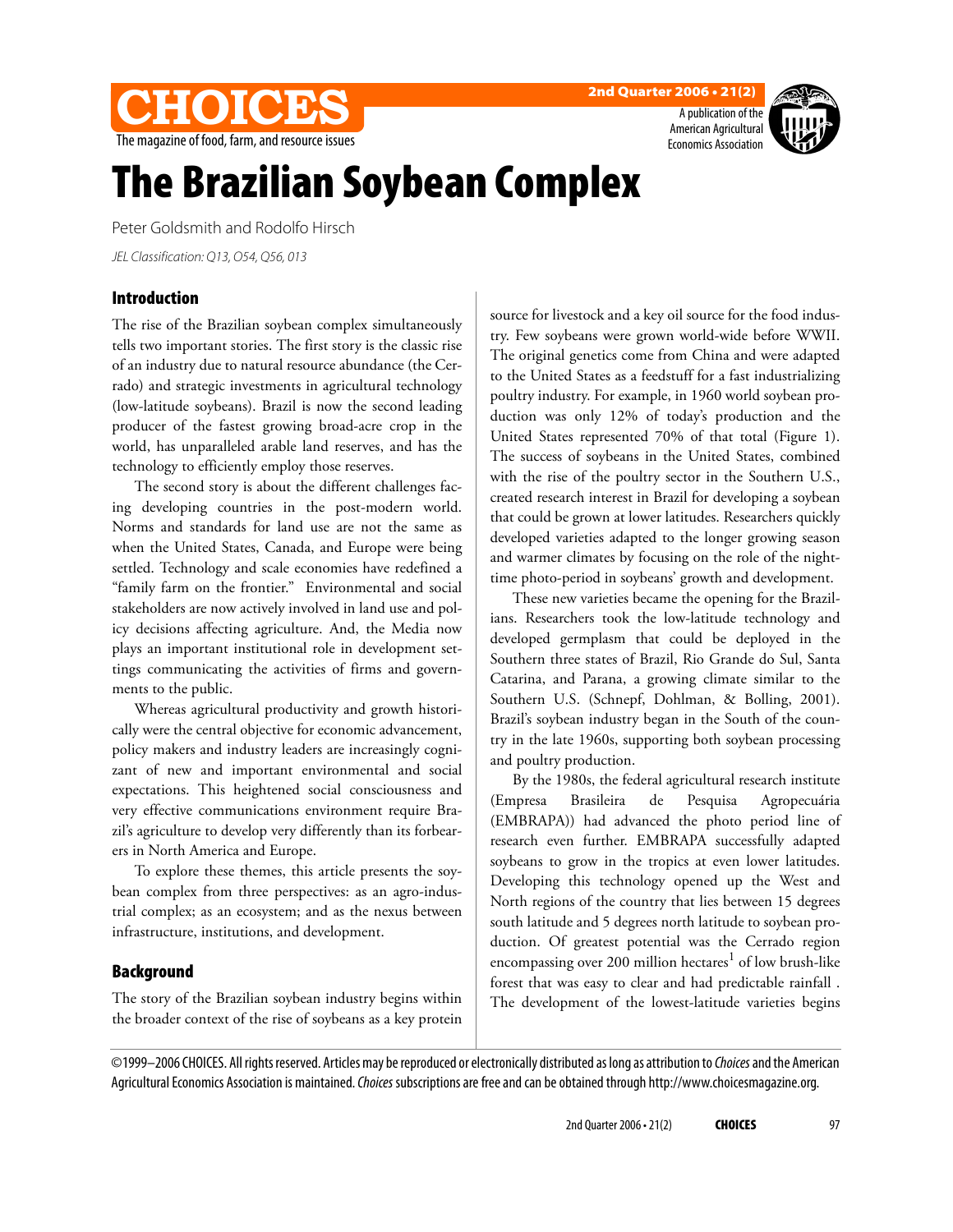the real story of the Brazilian soybean complex.

Compared to the Southern region of Brazil, Cerrado farming could take advantage of huge economies of scale. U.S. agricultural development and land privatization began before the age of mechanization. The U.S. Midwest was settled using the concept of a section, where 80 acres was sufficient to support a homesteading family. Brazil's Cerrado region has none of that social, political, or normative legacy as to what is an appropriate unit of production. The rapid expansion of soybean production in the 1980s arose because of the availability of large tracts of arable land, soybean technology that produced yields equal to the United States, mechanization that allowed operational efficiency and the lowest operating costs per hectare in the world (Figure 2). Cerrado farming also has great challenges. The infrastructure is underdeveloped, markets are distant, soils are relatively poor, and environmental concerns exist.

## **The Soybean Complex as an Agroindustrial Complex**

Latin America has wrestled for many years with effective policies to create growth and economic prosperity. Initial attempts by Brazil in the 1970s and 1980s employed policies of import substitution and government market intervention to foment agricultural development. As a result of government incentives, there was significant investment in soybean processing. Then in the 1990s the pendulum of government policy shifted to market-based tools, aggressive



**Figure 1.** World soybean production. Source: FAO and Authors' calculations.



**Figure 2.** Average cost<sup>a</sup> of soybean production.

<sup>a</sup> Average across six studies that looked at one or more aspects of the cost of soybean production in Brazil, Argentina and the United States.

Mcvey, M.J., and C.P. Baumol, and R.N. Weisner. "US Upgrade Unlikely to reduce Competition from Brazil." Feedstuffs. V.72, N.40, Sept.2000.

Parana. State government report of the cost of production fronm no-tillage soybeans. http:// www.pr.gov.br/seab/. 2001.

Hirsch, 2002. "Costs of Soybean Production in Mato Grosso: A Survey of 11 Farmers." Undergraduate thesis. University of Sao Paulo. 2002.

Pessoa, A. and M. Jank. "Grain Markets: A South-American Perspective." Grains and Oilseed Outlook Forum. USDA. Arlington, VA. February 21-22, 2002.

*<sup>1.</sup> This is equal to the combined land areas of the 12 Midwestern states stretching from Ohio to North Dakota.*

 $b$  OF = ocean freight; DF= domestic freight; FC= fixed costs; VC=variable costs.

Sources: Farm Business Farm Management Cost of Production for Illinois Soybean Farmers. http:// fbfm.ace.uiuc.edu/. 2000.

Schepf, R.D., E. Dohlman, and C. Bolling. "Agriculture in Brazil and Argentina, WRS-01-3." Economic Research Service, USDA. 2001: pp.77.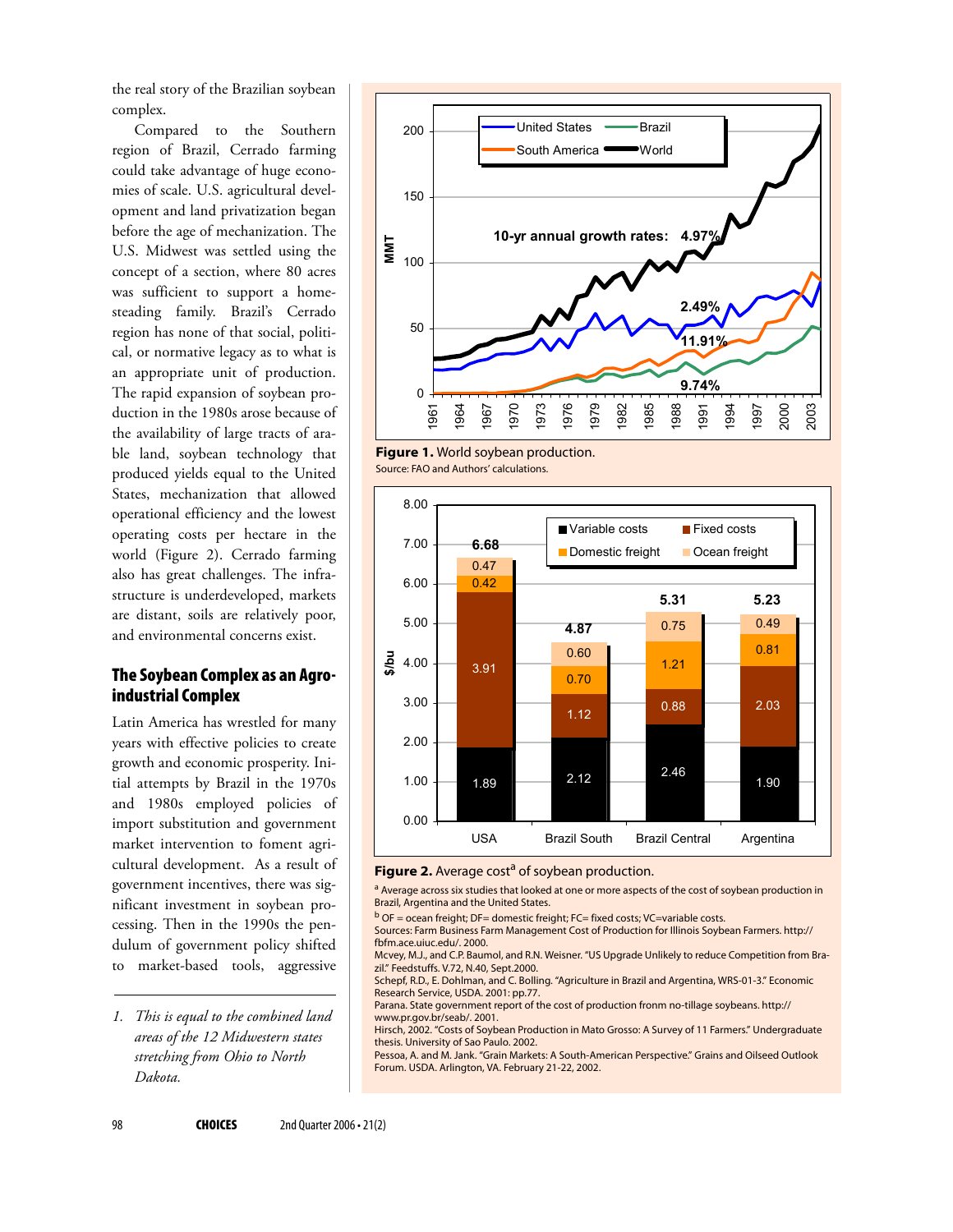inflation fighting, and export development (Schnepf, Dohlman, & Bolling, 2001). Brazil was no longer a preferred location in which to process soybeans. Soybean processing capital was now better placed in Asia and Argentina (Goldsmith et al., 2004). While Brazil has a tremendous capacity to produce some of the least expensive soybeans in the world, it still lacks the transportation infrastructure and domestic industrial cluster to make inland processors globally competitive.

Brazil is second only to the United States in producing soybeans, and Brazilian production is growing twice the global rate. Brazil is the third leading soybean processor2 behind the United States and China, with a 7% annual growth rate from1992-2002. Though, over that same period, other major countries were increasing crush capacity at much faster rates: China 41% per year; Argentina 15%; and India 14%. Brazil's story as a leader in soybean production has been more as an exporter of soybeans, not an exporter of processed products (i.e., Argentina, or a domestic user, like the United States). Since the 1980s, there has been a steady reduction in the ratio of soybean meal: soybean exports. For example, in the last 15 years the ratio has fallen from 4:1 to 1:1.

Expansion of soybean production to the West Central and North regions pushed the grain supply far

*2. Soybeans cannot be fed directly to livestock. They need to be processed ("crushed") in an industrial facility using heat, mechanical pressure, and chemical extraction. The output is a high protein meal for livestock and oil used in food manufacturing.*

from traditional crushing and consumption regions and the well-developed transportation infrastructure of the East. Crushers were challenged to invest in the center of the continent far from livestock and export markets.

Brazil has a crush capacity of 113,000 tons per day (2002) (Goldsmith et al., 2004), second only to the United States. Fifty-five different companies own facilities and the largest five firms produce 45% of the nation's output. The biggest processors are Bunge (18%), Cargill (11%), ADM (7%), and Coinbra (a Brazilian subsidiary of Louis Dreyfus) (6%). Cooperatives own 9% of the crushing capacity and 4% of the soybean oil refining capacity, and are responsible for 29.4% of the Brazilian soybean trade.

Brazil's industry, due to the legacy of government intervention in the 1970s-1980s, is comprised of much smaller processing plants, than the United States or Argentina. Argentina has the largest plant $^3$  in the world and the capacity to process 12,000 tons of soybeans per day, while the largest plant in Brazil can process only 3,800 tons per day (Hinrichsen, 2000; Oleofar, 2002; Soya & Oilseed Bluebook, 2003).

Most of the national soybean crush (51.62%) is still located in the Southern region out of position as southern agriculture switches away from soybeans and the West Central and North regions rapidly expands (IBGE.a, 2003; Olefar, 2002). Mato Grosso, the largest soybean producing state in Brazil produced 13.4 mmt in 2003 but only had crushing capacity to process 38% of the crop. Alternatively, the southern state of

*3. By 2005 the figure was closer to 16,000 mt/d.*

Parana is 16% over capacity (Oleofar, 2002; IBGEa, 2003).

The strategic implication for crushers is that current crushing infrastructure is old, small, and out of position. Making inland investments close to production is difficult because the agro-industrial cluster, especially in livestock and meat production, is small and transportation infrastructure is poor. As a result, there are relatively few marketing opportunities for processors and the cost of transport to markets is high.

Soybeans are an intermediary (industrial) input and have numerous food, feed, industrial, energy, and textile uses. They are also easy to transport, store, and process. Their widespread use and favorable logistics characteristics make soybeans very conducive to trade. As a result, the geographic location and the associated economic impact of the industrial cluster into which raw soybeans flow may be distant. For example, China has shifted its policies towards raw soybean importation rather than domestic production.<sup>4</sup> It now imports 125% of domestic production and absorbs 38% of world exports.

This issue of the location of the industrial cluster and geography is important in the case of Brazil's soybean complex. Of importance for continued development is how to create and capture greater value through the production and exportation of higher valued goods and services rather than simply exporting raw soybeans. Most government policy interventions affecting the soybean complex over the last 30 years has targeted specific industries (Schnepf, Dohlman, & Bolling,

*<sup>4.</sup> Interesting because soybeans originated in China.*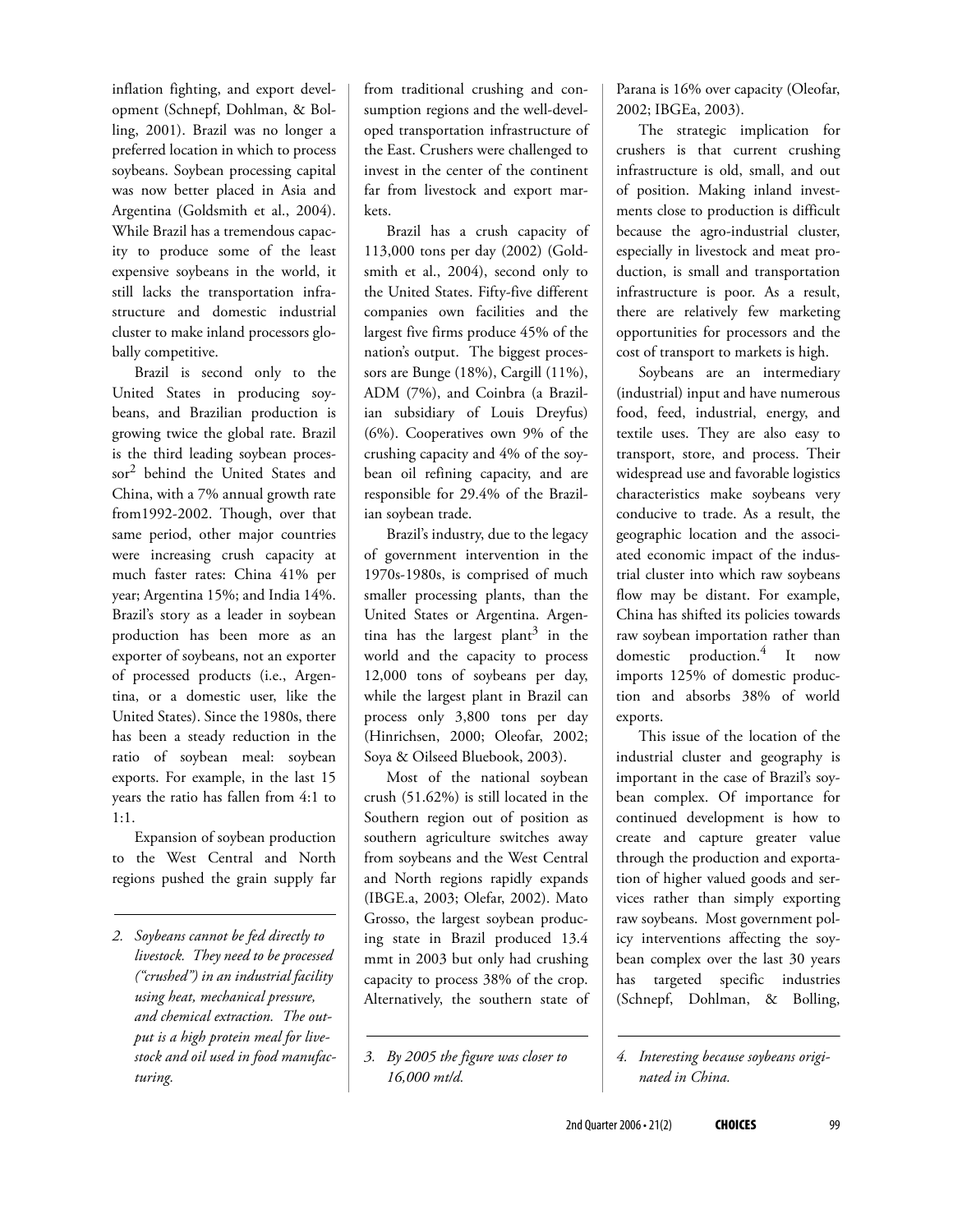2001). Differential taxes were often the tool of choice and resource extraction the result. These shortterm and narrowly focused policies resulted in significant levels of uncertainty and arbitrariness. In turn, development of the agro-industrial complex in the interior part of the country was negatively affected.

The state of Mato Grosso, in the West Central of Brazil produces a similar quantity of soybeans as the U.S. state of Illinois. The Illinois soybean cluster<sup>5</sup> though has a value eight times the value of its soybean crop, while the Mato Grosso cluster is significantly smaller, producing .78 the value.

While such comparisons, especially within a regional context are imprecise, the inference is important. The 1995 IFPRI study on the *Future of Latin American Agriculture* stated that the most important need for Latin America to reduce poverty was for the expansion of, and improvement in, resource utilization. The tremendous growth in Brazil's soybean harvest would be consistent with such goals. But, an additional need as Latin America attempts to alleviate poverty is not simply harvesting and exporting raw agricultural goods, but developing an agroindustrial sector that produces higher-valued export goods and services, and offers better domestic employment opportunities. For example, a comparison of trade between China and Brazil reveals how Brazil is essentially a raw commodity supplier (soybeans and ore),

*5. This is the ratio of direct, induced and indirect output of soy-consuming livestock production and soybean, meat, and dairy processing to the output from soybean production. The data are from 1999.*



Source: FAO and authors' calculations.

and a higher-valued processed and manufacturer goods importer (*Economist,* 2005).

One of the best examples of distortionary policy is the case of the Kandir Law (1996) and the ICMS tax. ICMS is a state-run, value-added tax that is incurred when production and utilization occur in different states. Resource flows occur at the state, not the national, level. As a result, interstate commerce and exports of value-added goods like soybean meal are discouraged, technology adoption is slowed, and the operating size of firms is reduced. The ICMS tax is one of the most effective tools for state governments to generate revenue, and thus is difficult to reign in (Schnepf, Dohlman, & Bolling, 2001). The Kandir Law attempts to mitigate some of the distortionary effects of the ICMS tax. It focuses on the national interests of export expansion and foreign exchange inflows. The Kandir Law exempts exports of raw and semielaborated products, electric energy, and goods of capital assets from the

ICMS tax (interstate trade tax). In effect, the law eliminated the difference in the export ICMS tax between the different products in the soybean complex. Before the law, the export ICMS taxes were 13% on soybeans, 8% on soybean oil and 11.1% on soybean meal. The differential favored domestic crushing and resulted in an over-investment in Brazilian crushing capacity (Haffers, 2003). Soybean exports represent about 40% of production after (1996) the law's enactment versus around 18% before its enactment. The Kandir Law was also responsible for increasing the idle capacity of the soybean crushing sector, as firms shifted from exporting soybean meal and oil to exporting raw soybeans.

Brazil's soybean domestic level has remained around 25% since the mid 1980s, with about half of the exports being in the form of raw soybeans (Figure 3). Argentina has an even lower domestic use rate of around 3%, but 80% of Argentina's exports are in the form of higher-valued soybean meal, rather than raw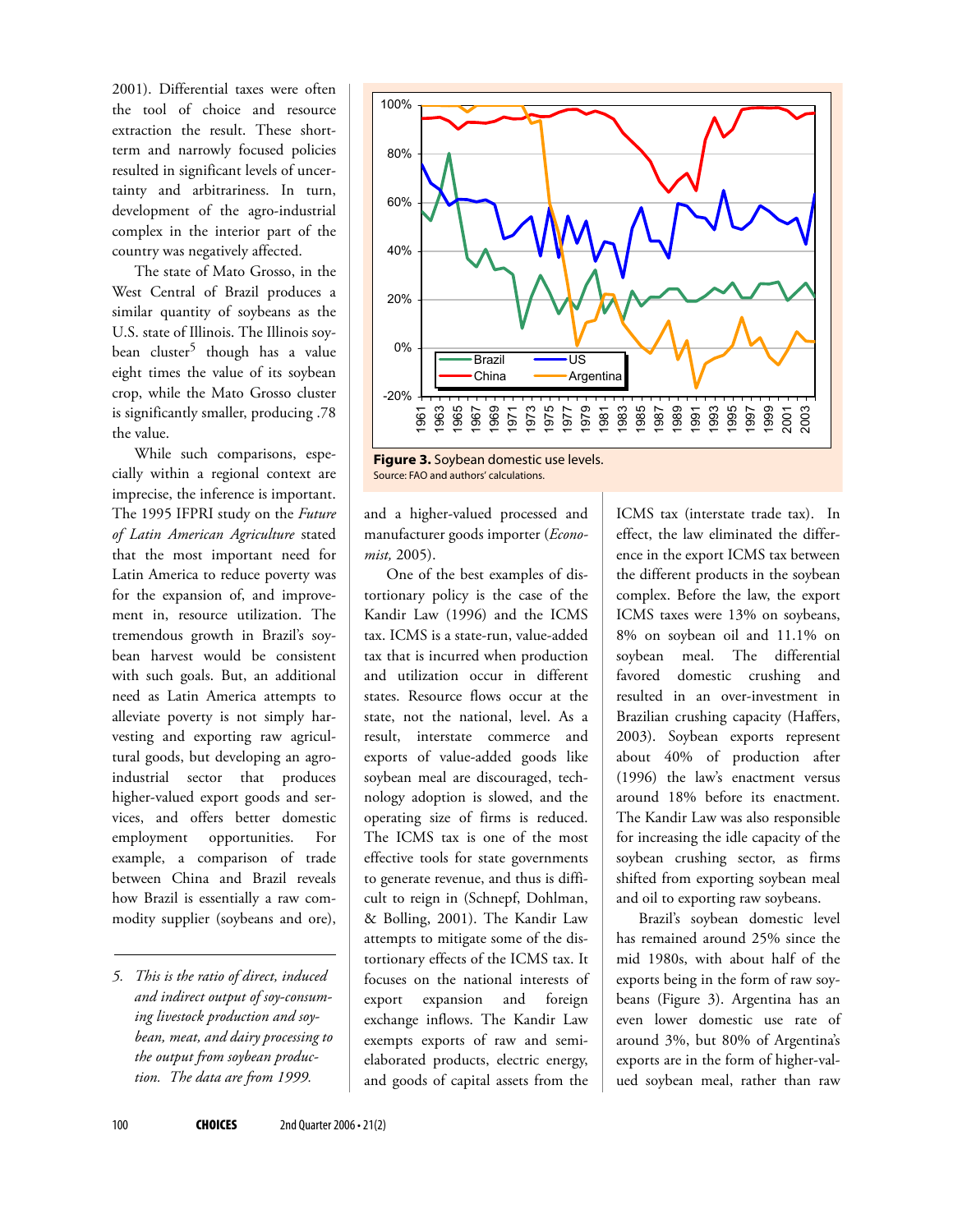soybeans. Argentina is a leading soybean meal exporter because most of the country's immense soybean production region lies within 300 kilometers of a deep water port. This helps make Argentina one of the lowest cost soybean meal processors in the world.

#### *The Soybean Complex as an Ecosystem*

There are 91.4 million hectares planted to soybeans in the world. Soybeans now occupy 6% of the world's arable land and are the fastest growing major agricultural crop. Land used for soybeans is increasing at a rate of 5.36% per year over the last five years, more than three times world GDP growth per capita during the same period. The demand for soybeans is essentially a derived demand for meat. Meat consumption is already very high in developed countries and is growing rapidly in developing countries, especially Asia and South America, as incomes increase. Feeders and manufacturers are switching to soybeans as their protein and oil source of choice because of its wide availability across the globe, high value:cost ratio, and its versatility as an input.

Of the 19.3k square kilometers of new soybean land every year, 75% are in two countries, Brazil and Argentina. They are expanding their soybean lands 8.4k and 6.1k square kilometers per year, respectively. Argentina's expansion mostly involves switching among crops. Land used for agricultural purposes has only increased at a rate of 790 sq kilometers per year since 1990. Brazil though has brought 14k sq kilometers a year of new agricultural land into production.

In 2003, Brazil produced soybeans on 18.4 million hectares. Soybeans are grown annually, double cropped with a grain such as corn,

sorghum, or milo, or even triple cropped with a green cover crop. Estimates are imprecise, but the potential land available for future field crop expansion in Brazil is between 57 million and 170 million hectares (GEIPOT, 1999; Hirsch, 2004). There are over 160 million hectares of native and planted pasture both inside and outside the Cerrado region that services the world's largest beef herd, and which can be switched over to crop production easily (IBGE.b). As a result, soybean production in Brazil is forecasted to stabilize at almost double the 2003 levels (Hirsch, 2004). Using the most conservative estimate and current yield trends, Brazilian production should level out at 90MMT; adding 20% to the world's 2003 supply. Asian Rust, a devastating fungal disease, has slowed expansion in the low latitude regions in recent years. Resistant varieties are due on the market in 2008 (Calvo, 2005).

The rapid expansion of the soybean production region in response to the world's demand for food and energy is causing dramatic shifts in land use in Brazil as native savannahs, dryland forests, and even certain rain forest sub-regions became potential areas for soybean cultivation. The governance over the land essentially changes from public to private. Correspondingly, the goals and objectives for the land change too.

The interests and practices of agriculture may not always be consistent with broader societal goals. Tillage practices, chemical use, and the management of set-aside lands are important not only for farmer profitability, but for the numerous stakeholders actively involved in the debate over development of Brazil's interior. For example Asian Soybean Rust has meant the spraying of millions of hectares with fungicides on

lands that may have never had previously known fungicides.6

One policy response is that the law requires that farmers preserve 80% of the land in its native vegetation, while cultivating 20% in the Legal Amazon region. The percentage allowable for cultivation increases as one moves away from the most environmentally sensitive and higher rainfall areas. While the law is fairly explicit, weakly specified property rights, limited government budgets for enforcement, and strategic private land selling practices make enforcement of such laws difficult. Local government is also conflicted because they desire greater economic growth in the region, want to help meet the world's increasing need for foodstuffs, and want to expand social programs.

## *The Soybean Complex: A Force for Infrastructure Development*

Traditionally, the transportation issue has not been strategic to the industry, as soybean production was concentrated in Southern Brazil, near the ports and consumption regions. It was also not as a critical an environmental issue because transportation was consistent with historical population centers of the country. As a result, 74% of the soybeans still travel by road, 23% are transported by railways, and 3% by waterways. As a comparison, waterways carry 61% of U.S. soybeans, and roadways transport only 16%. The roadways though, which serve to link the new soybean production regions, are twolane roads in very poor condition that cover great distances. This gives

*<sup>6.</sup> In 2003, 14.8 million hectares (148 thousand square kilometers) received two fungicide treatments (Yorinori, 2003).*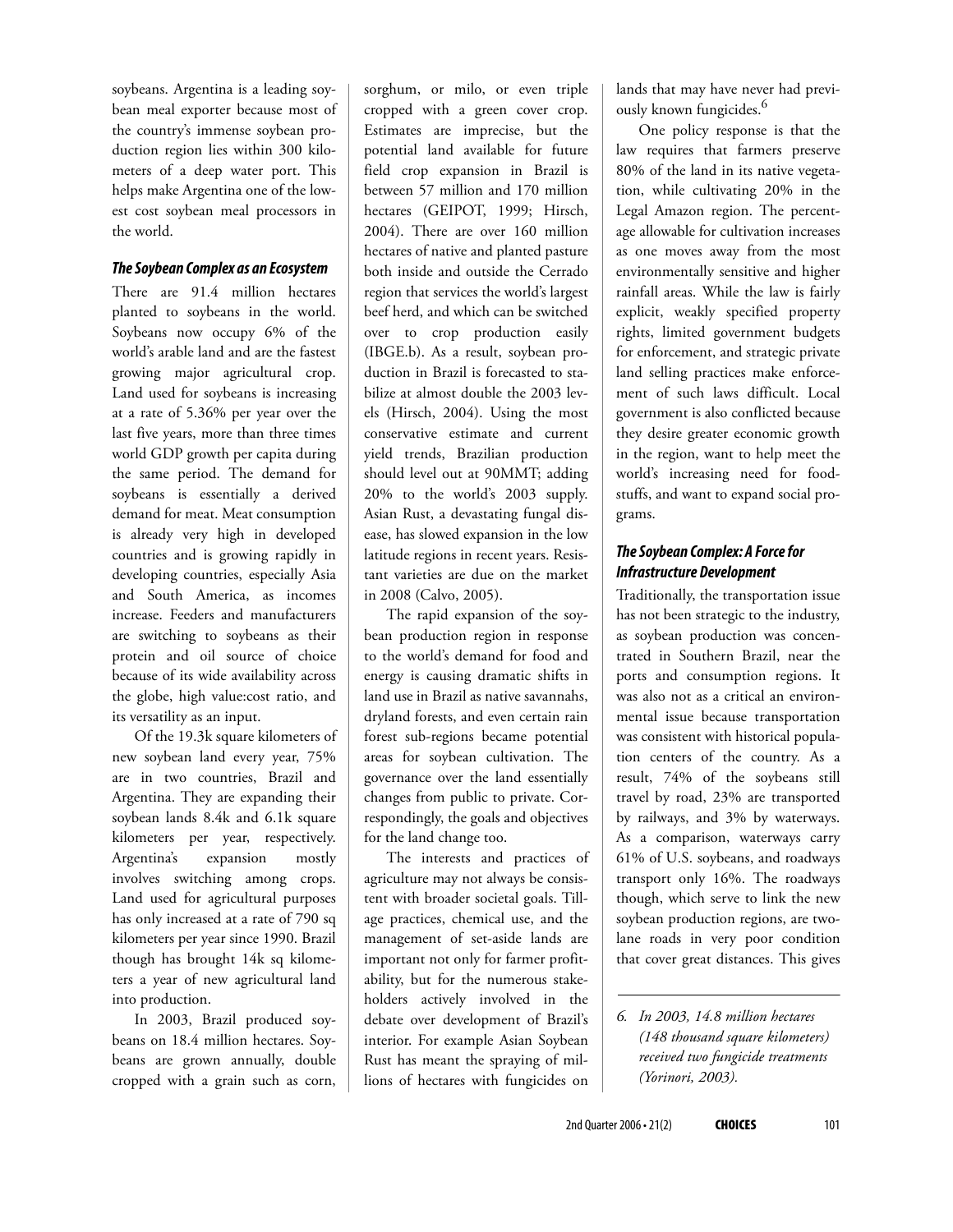interior Brazil producers significantly higher domestic freight costs than either Argentina or the United States.

Recently the Ferronorte railway was constructed linking Southeast Mato Grosso state to Santos port. The Carajas railway links the interior with the Northeast port of Sao Luis and the Madeira waterway brings soybeans by barge from the western river terminal of Porto Velho (Roraima state) to the deep water port of Itacoatiara in Amazonas State. These changes have significantly improved the competitiveness of the new production regions (Schnepf, Dohlman, & Bolling, 2001; Hirsch, 2004). Inland port soybean price differentials have fallen 13% per year as transportation has improved, supply has become more regular, and transactions have formalized.

The West Central region also holds opportunities for extending the Santos rail to the North and West, and increasing barge transport utilizing the Araguaia, Tocantins, Teles Pires, and Tapajos rivers. Simulation results showed only moderate improvement in the efficiency of the soybean complex from such infrastructure improvements (Hirsch, 2004). One effect that limited significant changes in the system's overall competitiveness is the increased competition that would result among the various alternative routes.

Brazil plans future transportation corridors as part of a Brazilian Government project called *Avanca Brasil*. Transportation access in the North is strategically important to serving markets in Asia and Europe because of cost advantages due to shorter distances. As a result China has expressed significant interest in helping to finance improvements in infrastructure in the North and West (*Economist,* 2005). These projects

include the paving of a major Federal south-north highway that links Mato Grosso with the city of Santarem at the mouth of the Amazon. There has been significant livestock and meat processing investment (Carrolls, Perdigao, and Sadia), as well as soybean crushing investment (Bunge, ADM, and Cargill) along the corridor because of the corridor's potential for exports.

The implementation of the Araguaia-Tocantins waterway and the BR-163 pass through remote regions of the country that are of both environmental and cultural interest. As a result, both projects have met significant opposition from governmental and non-governmental interests outside of the agriculture community. Stakeholders are concerned not only that infrastructure will accelerate resource extraction and change the sensitive ecosystems forever, but that the infrastructure development would be premature given Brazil's fragile institutional environment. The region affected is enormous, and enforcing regulations and ensuring due process would take significant resources. Thus, land degradation may be accelerated if infrastructure were improved without a commensurate ability to curtail illegal activities.

### **Conclusion**

As one stands on the main northsouth Federal highway in Mato Grosso, the most impressive feature is the constant drone of the trucks... hundreds of trucks moving up and down the route day after day. No matter the rain, the choking dust, unstable bridges, negative exchange rate moves, or soybean price weakening, the trucks keep rolling, just like they have for the last twenty years. The market forces at work that keep the trucks moving are able to surmount any of the challenges offered by contrarian government policies, new environmental awareness, or institutional reform efforts.

There are broad economic, social, and environmental implications specifically for Brazil, in particular and modern agricultural development, in general. Economic growth and development continues to be vital for improving the standard of living in developing countries. The soybean industry is a very efficient supplier of protein and oil. The growing demand for soybeans is exciting and new uses for soybeans are expanding rapidly. At the same time, a new social and political reality exists that questions how the industry should develop. Developing countries are increasingly becoming the supplier of the world's food. Many parties, including the government and industry, are trying to find ways to improve agriculture's social and environmental stewardship.

The Brazilian soybean industry in Mato Grosso takes very seriously the challenge of balancing the need to help meet the world's ever increasing demand for food with enlightened ecosystem management (Hirimoto, 2005). The challenge for Mato Grosso, in particular, but agricultural development, in general, is how to achieve the correct balance that keeps their producers and processors profitable, keeps food and feedstuffs flowing, and provides effective social and environmental stewardship.

It is also important to think beyond simply the development of Brazil. Africa's food needs are great and Brazil has developed technologies that could be applied in the savannahs of Africa. Society will struggle balancing the need to produce more food to alleviate Africa's persistent food shortages with pre